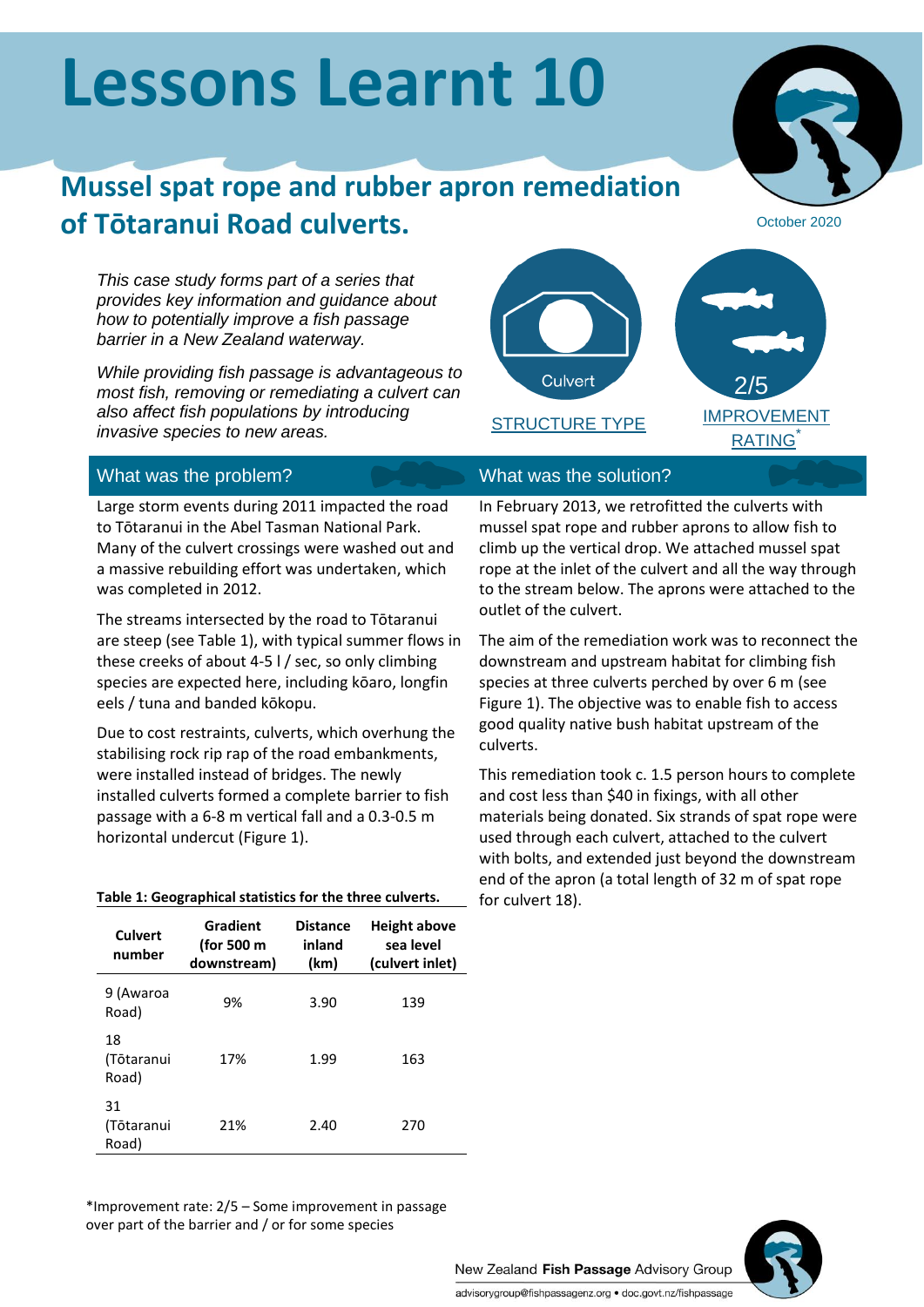



**Figure 1: Examples of the retrofitted culverts with rubber apron and mussel spat rope on Tōtaranui and Awaroa Roads, Abel Tasman National Park in 2014. A) Culvert 9, B) Culvert 18, C) Culvert 31. (Photos: Tasman District Council)**

# Monitoring results

We undertook three spotlighting surveys at each of the three culverts, 1, 2 and 6 years (2014, 2015 and 2019, respectively) after installing the rubber apron and spat rope. This was to determine whether fish passage remediation was successful. Spotlighting was completed upstream and downstream of the three culverts for a distance between 20 m and 80 m, depending on the terrain. We were unable to survey the fish community up- and downstream of the culverts before the retrofit as access was restricted due to the road closure after the flood.

Figures 2 to 4 show the number of fish found above and below each culvert, in 2014, 2015 and 2019. In summary:

- Juvenile kōaro were observed upstream and downstream of culverts 18 and 31, during all sampling years.
- Kōaro ranged between 50-110 mm in length in 2014 and 2015, whereas in 2019 there was a larger range of sizes with maximum lengths reaching up to 180 mm.
- Tuna were found upstream of Culvert 31 in 2015 and 2019.
- Upstream and downstream of culverts 18 overall fish abundance increased dramatically in 2019.
- At culvert 9, kōaro were observed in low numbers both upstream and downstream, but only in 2014. No fish were seen upstream of culvert 9 in the 2015 and 2019 surveys.
- As expected, no other fish species were found during sampling.



**Figure 2: Number of fish for each species present upstream (US) and downstream (DS) of Culvert 9 in 2014, 2015 and 2019.**

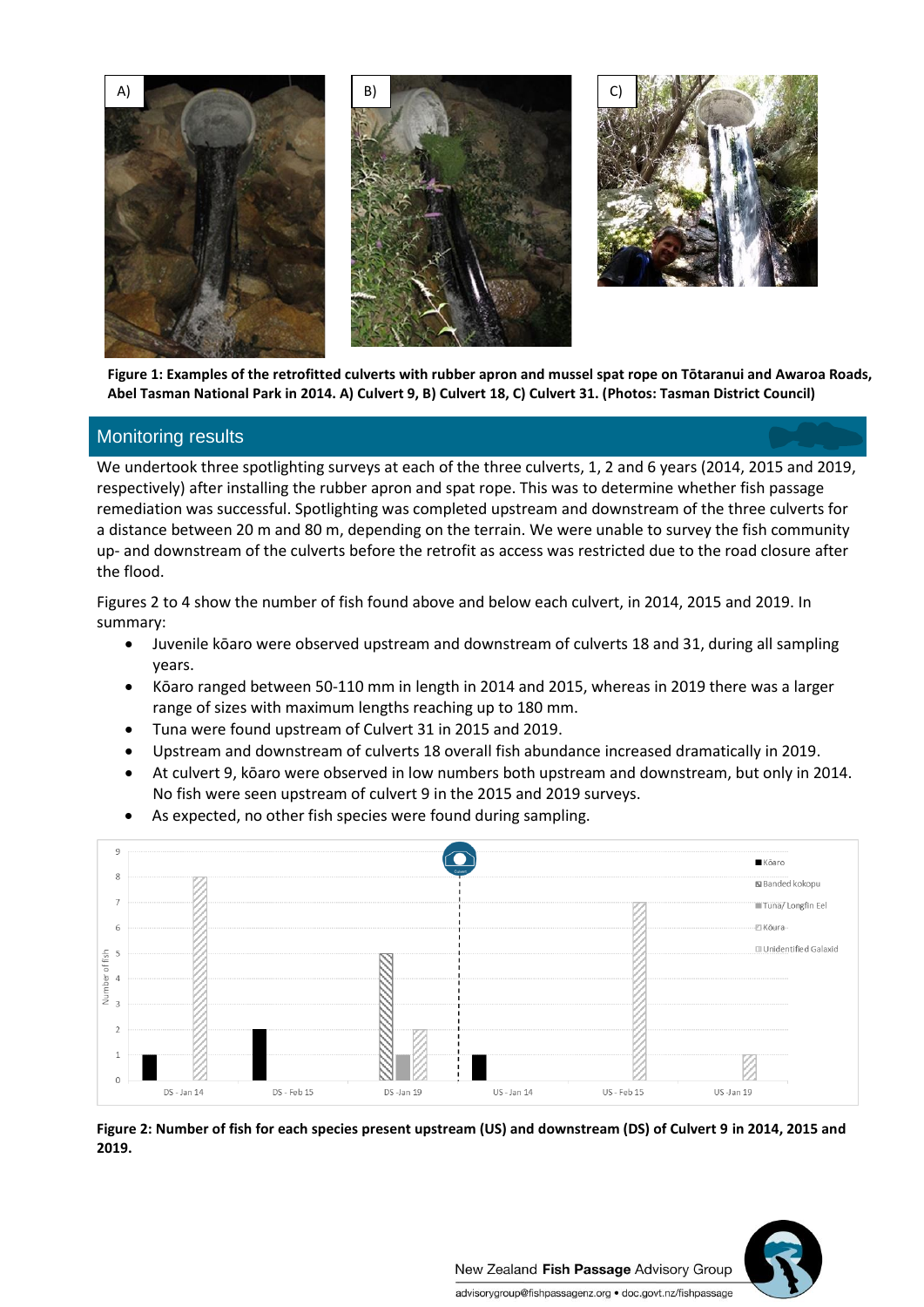

**Figure 3: Number of fish for each species present upstream (US) and downstream (DS) of Culvert 18 in 2014, 2015 and 2019.**



**Figure 3: Number of fish for each species present upstream (US) and downstream (DS) of Culvert 31 in 2014, 2015 and 2019.**

# Did it work?

The presence of juvenile kōaro upstream of two of the retrofitted culverts, and tuna upstream of one culvert, after remediation shows that fish have successfully used the rubber apron, the ropes, or both to pass up the near-vertical slope and through the culvert.

The abundance of fish upstream of the culverts was low on the first two sampling events. This was likely due to fish populations recovering after a very large (1:100 year) storm event that occurred in 2011.

While the streams in this study are small, very steep and contain numerous waterfalls up- and downstream of the study sites, they can support freshwater fish, albeit with species diversity naturally limited to climbing species that are able to navigate the numerous natural barriers downstream of the culverts.

## Lessons learnt

1. Retrofitting the outlet of perched culverts with vertical drops of over 4 m to 6 m with mussel spat ropes and rubber aprons can provide passage for climbing fish (e.g. tuna and kōaro) where it was not possible previously. While fish were not observed climbing the apron or spat ropes, they appeared to have made it up over multiple recruitment periods.



New Zealand Fish Passage Advisory Group advisorygroup@fishpassagenz.org · doc.govt.nz/fishpassage